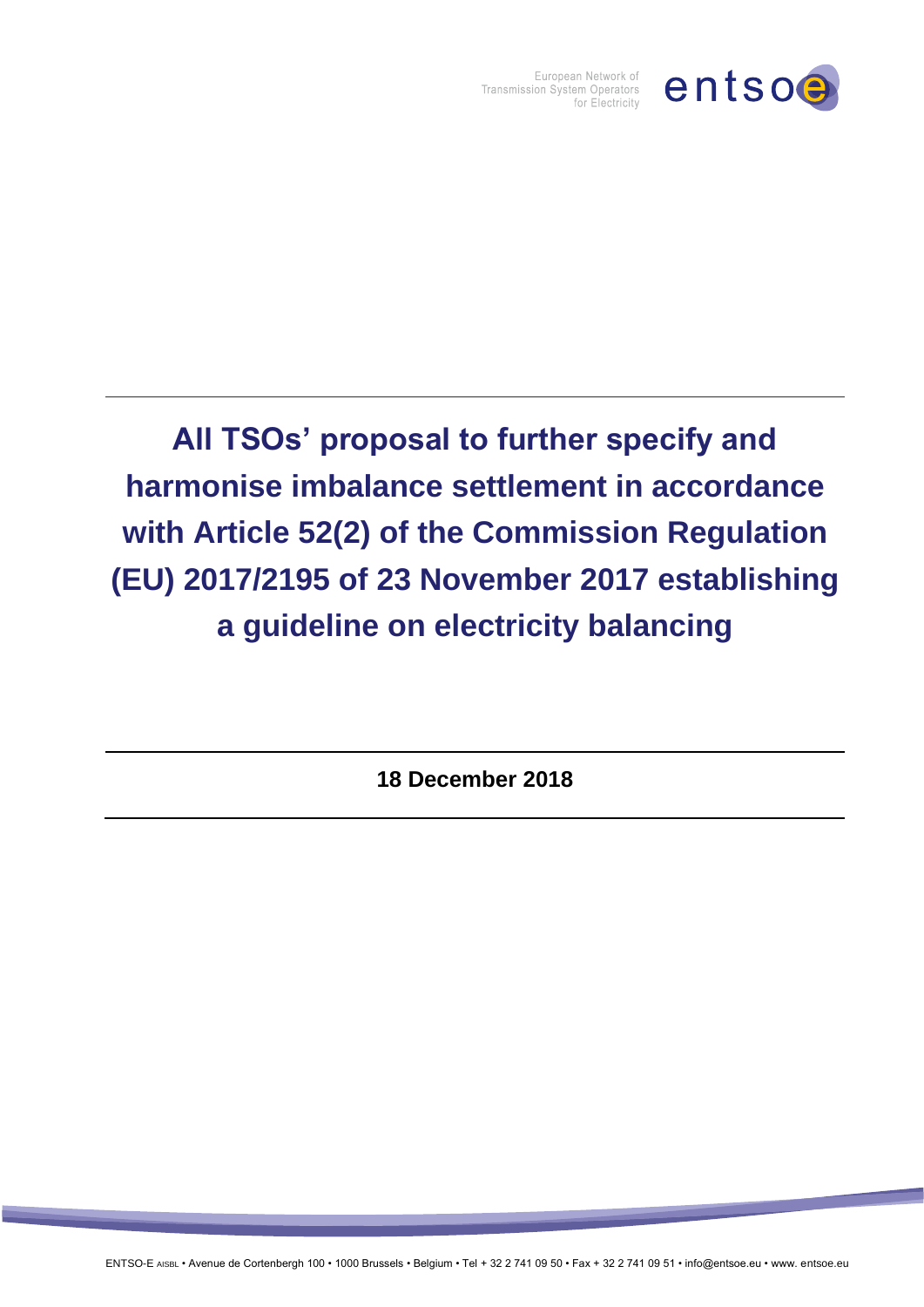

# **Contents**

| <b>Article 6</b> Definition of the value of avoided activation of balancing energy from frequency restoration |  |
|---------------------------------------------------------------------------------------------------------------|--|
|                                                                                                               |  |
|                                                                                                               |  |
|                                                                                                               |  |
|                                                                                                               |  |
|                                                                                                               |  |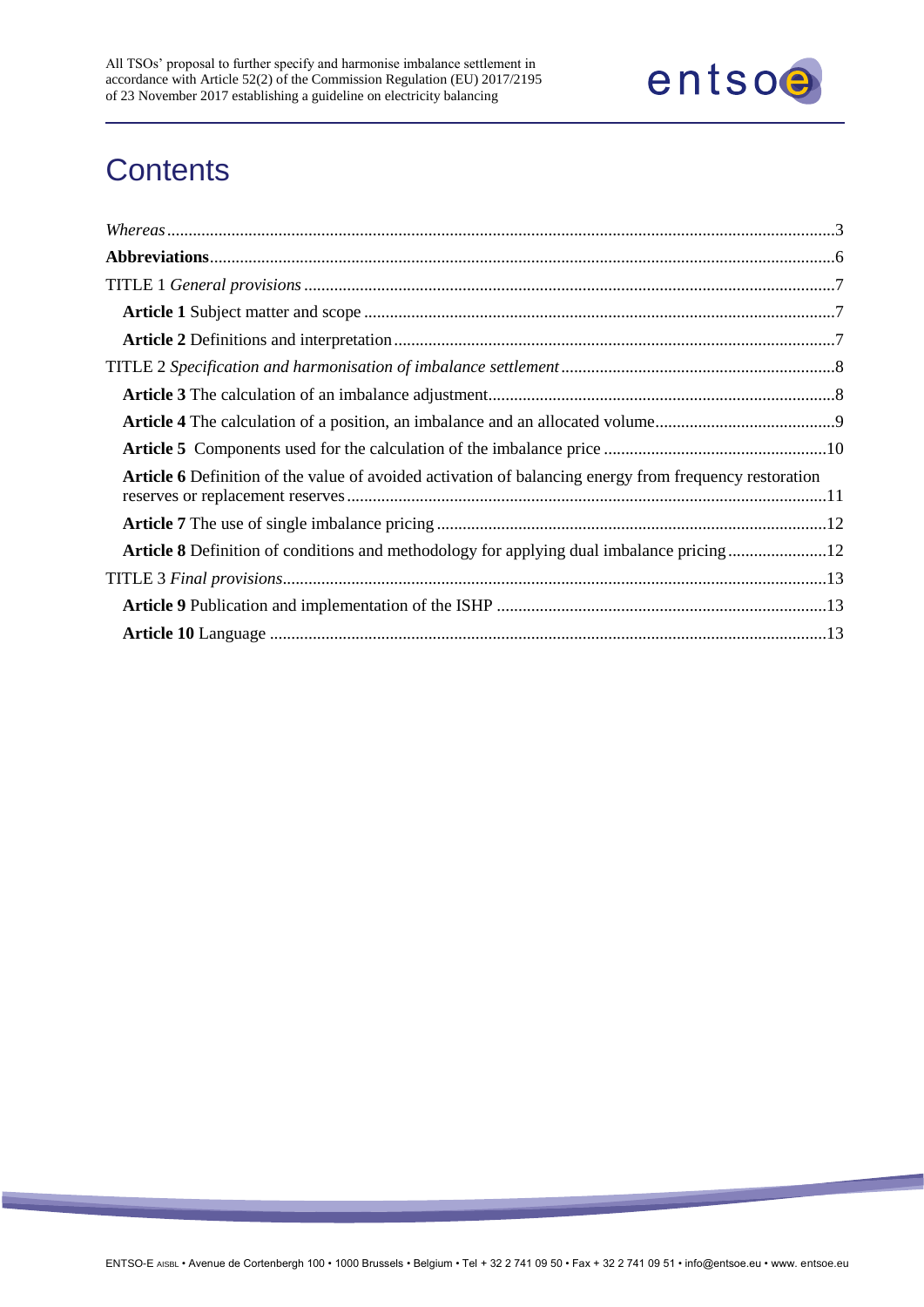

## <span id="page-2-0"></span>**ALL TSOS, TAKING INTO ACCOUNT THE FOLLOWING,**

#### **Whereas**

- (1) This document is a common proposal developed by all TSOs regarding the development of a proposal to further specify and harmonise imbalance settlement in accordance with Article 52(2) of the Commission Regulation (EU) 2017/2195 of 23 November 2017 establishing a guideline on electricity balancing (hereafter referred to as "**EBGL**"). This proposal is hereafter referred to as the "**ISHP**".
- (2) The ISHP takes into account the objectives of the EBGL, as set in the recitals and in Article 3 of the EBGL, and takes into account the general principles of the settlement processes, as set in Article 44 of the EBGL.
- (3) The objectives of the EBGL are, inter alia, to foster effective competition, non-discrimination and transparency in balancing markets; and to enhance efficiency of balancing, as well as efficiency of European and national balancing markets. The general principles of the settlement processes are, inter alia, to establish adequate economic signals which reflect the imbalance situation; to ensure that imbalances are settled at a price that reflects the real-time value of energy; to provide incentives to BRPs to be in balance or help the system to restore its balance; to avoid distorting incentives to BRPs, BSPs and TSOs; to support competition among market participants and to provide incentives to BSPs to offer and deliver balancing services to the connecting TSO.
- (4) Articles 52(2) and 52(4) of the EBGL constitute the legal basis for the ISHP.
- (5) Article 52(2) of the EBGL requires all TSOs to develop a proposal that, pursuant to Article  $5(2)(i)$ of the EBGL, is subject to approval by all relevant regulatory authorities in accordance with Article 37 of Directive 2009/72/EC, to further specify and harmonise, at least:
	- (a) *the calculation of an imbalance adjustment pursuant to Article 49 of the EBGL and the calculation of a position, an imbalance and an allocated volume following one of the approaches pursuant to Article 54(3) of the EBGL;*
	- (b) *the main components used for the calculation of the imbalance price for all imbalances pursuant to Article 55 of the EBGL, including, where appropriate, the definition of the value of avoided activation of balancing energy from frequency restoration reserves or replacement reserves;*
	- (c) *the use of single imbalance pricing for all imbalances pursuant to Article 55 of the EBGL, which defines a single price for positive imbalances and negative imbalances for each imbalance price area within an ISP;*
	- (d) *the definition of conditions and methodology for applying dual imbalance pricing for all imbalances pursuant to Article 55 of the EBGL, which defines one price for positive imbalances and one price for negative imbalances for each imbalance price area within an ISP, encompassing:* 
		- *i. conditions on when a TSO may propose to its relevant regulatory authority in accordance with Article 37 of Directive 2009/72/EC the application of dual pricing and which justification must be provided;*
		- *ii. the methodology for applying dual pricing.*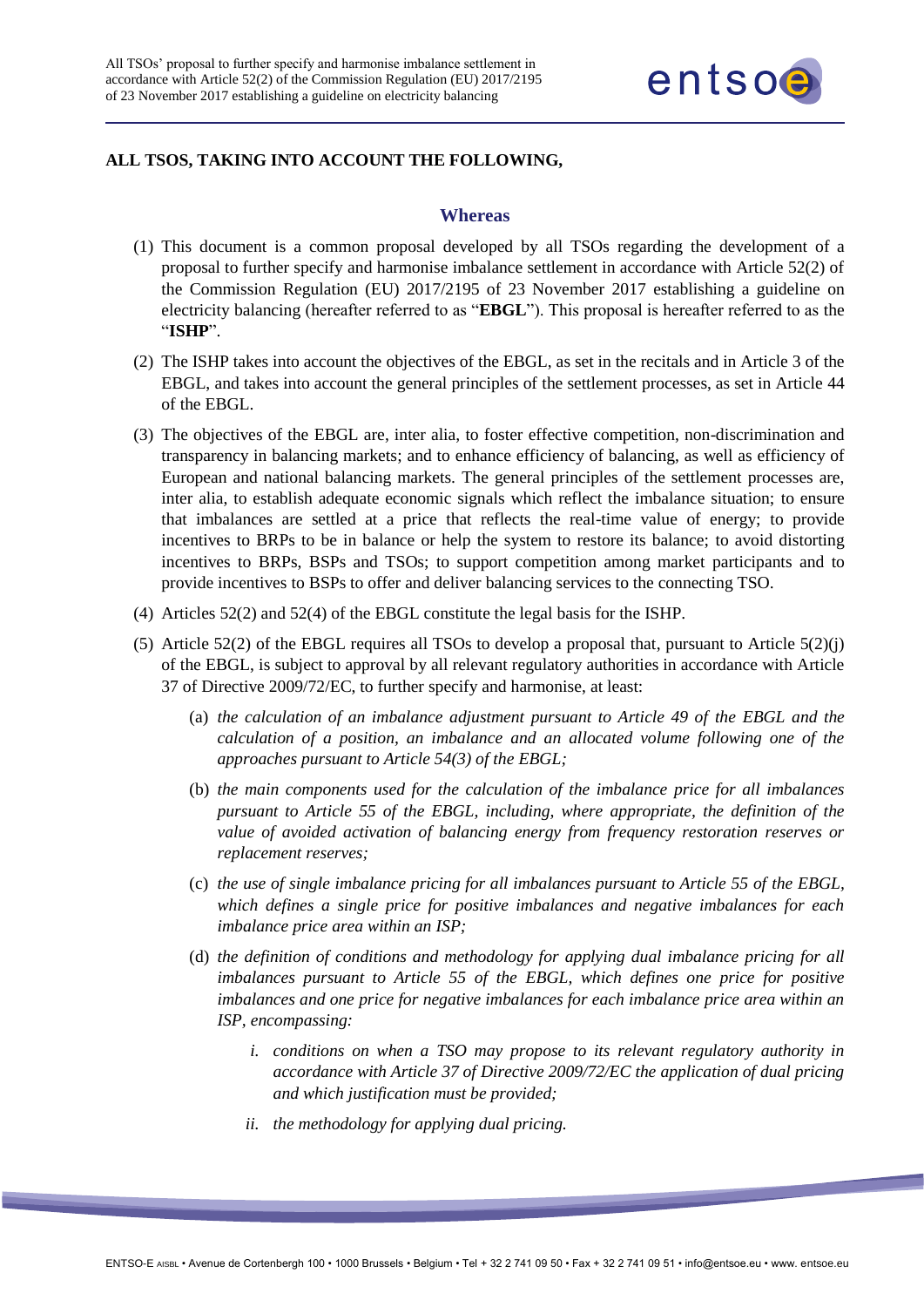

- (6) Article 52(4) of the EBGL requires the ISHP to provide an implementation date no later than eighteen months after approval by all relevant regulatory authorities in accordance with Article 5(2) of the EBGL.
- (7) The ISHP respects the EBGL and takes into account the following harmonised elements of imbalance settlement established within the EBGL:
	- (a) The imbalance area equals the scheduling area, except in case of a central dispatching model, where the imbalance area may constitute a part of the scheduling area.
	- (b) The ISP is 15 minutes in accordance with Article 53 of the EBGL.
	- (c) There are no exemptions to balance responsibility in accordance with Article 18(6)(a) and Article 44(4) of the EBGL.
	- (d) The final position of all BRPs in self-dispatching models to be used in imbalance calculation is equal to the sum of the internal and external commercial trade schedules in accordance with Articles 54(3)(a) and 54(3)(b) of the EBGL.
	- (e) In a central dispatching model, a BRP can have several final positions per imbalance area in accordance with Article 54(3)(c) of the EBGL.
	- (f) All balancing energy activated by each connecting TSO for frequency restoration process and reserve replacement process shall be included:
		- i. in case of self-dispatching model, in the imbalance adjustment of the BRPs or BRPs to whom the related balancing energy bid of the BSP has been assigned by the BSP itself to calculate this imbalance adjustment, in accordance with Article 18(4)(d) and Article 49 of the EBGL; or
		- ii. in case of central dispatching model, in the imbalance adjustment of the scheduling units of the concerned BRPs to whom the related balancing energy bid of the BSP has been assigned by the BSP itself to calculate this imbalance adjustment, in accordance with Article 18(4)(d) and Article 49 of the EBGL.
	- (g) The use of single imbalance pricing per ISP for all imbalances in an imbalance price area in accordance with Article 52(2)(c) of the EBGL.
	- (h) Each relevant regulatory authority ensures that all TSOs under its competence do not incur economic gains or losses with regard to to the financial outcome of the settlement processes pursuant to the Chapters 2, 3 and 4 of the Title V of the EBGL over the regulatory period as defined by the regulatory authority, and ensures that any positive or negative financial outcome as a result of the settlement processes pursuant to the Chapters 2, 3 and 4 of the Title V of the EBGL shall be passed on to network users in accordance with the applicable national rules, in accordance with Article 44(2) of the EBGL.
- (8) The ISHP takes note of the following provisions from the EBGL:
	- (a) The ISHP distinguishes, where appropriate, between self-dispatching models and central dispatching models in accordance with Article 52(3) of the EBGL.
	- (b) Each TSO may develop a proposal for an additional settlement mechanism with BRPs separate from imbalance settlement to settle the procurement costs of balancing capacity pursuant to the Chapter 5 of the Title V of the EBGL, administative costs and other costs related to balancing in accordance with Article 44(3) of the EBGL.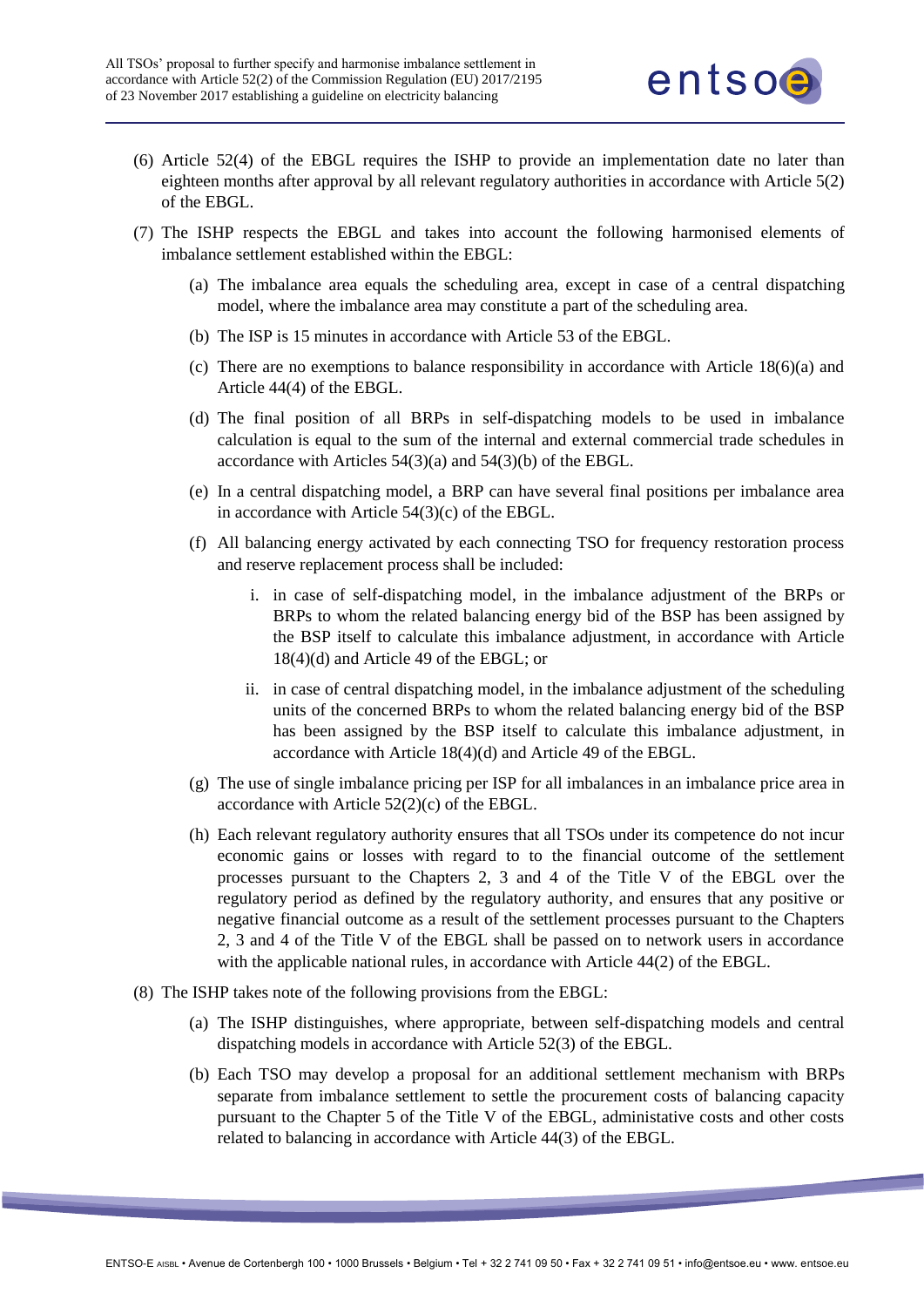

- (c) Terms and conditions for BSPs and BRPs in accordance with Article 18 of the EBGL remain a responsibility of each TSO but have to respect the EBGL.
- (d) Each TSO shall set up the rules to calculate the imbalance price in accordance with Article 55(1) of the EBGL.
- (e) A regulatory authority may, at the request of a TSO, grant the application of dual pricing for all imbalances, based on the conditions established in the ISHP.
- (f) A regulatory authority may, at the request of a TSO or at its own intitiative, grant the relevant TSOs a derogation from one or more provisions of the EBGL:
	- i. the deadlines by which a TSO shall use the European platforms pursuant to Articles 19(5), 20(6), 21(6) an 22(5) of the EBGL;
	- ii. the harmonisation of the ISP to 15 minutes in accordance with Article 53 of the EBGL;
	- iii. the implementation of the requirements pursuant to Articles 45, 46, 47, 48, 49, 50, 54, 55 of the EBGL.
- (g) TSOs responsible for developing a proposal for terms and conditions or methodologies, or regulatory authorities responsible for their adoption in accordance with Articles 5(2), 5(3) and 5(4) of the EBGL, may request amendments of those terms and conditions or methodologies, in accordance with Article 6(3) of the EBGL.
- (9) The ISHP contributes to the objectives stated in Article 3 of the EBGL as follows:
	- (a) The ISHP fulfills the requirements of Articles 52 of the EBGL.
	- (b) The ISHP serves the objective of market operation and facilitation of demand-side response and renewable energy sources in accordance with the EBGL Articles  $3(1)(c)$ ,  $3(1)(f)$  and 3(1)(g), by neither allowing nor introducing discriminatory requirements.
	- (c) The ISHP takes several steps in harmonising the imbalance settlement schemes across Europe in order to improve pricing consistency and move towards a level playing field when integrating the balancing markets by providing an exhaustive list of the components for the calculation of the imbalance price based on real-time balancing energy prices, and limiting the number of additional components.
	- (d) For self-dispatching models, the specification of single position per imbalance area and single imbalance pricing per imbalance price area serves to move towards a level playing field for small market players and renewables and is an important step when facilitating an efficient framework for aggregation and storage.
- (10) In conclusion, the ISHP contributes to the general objectives of the EBGL.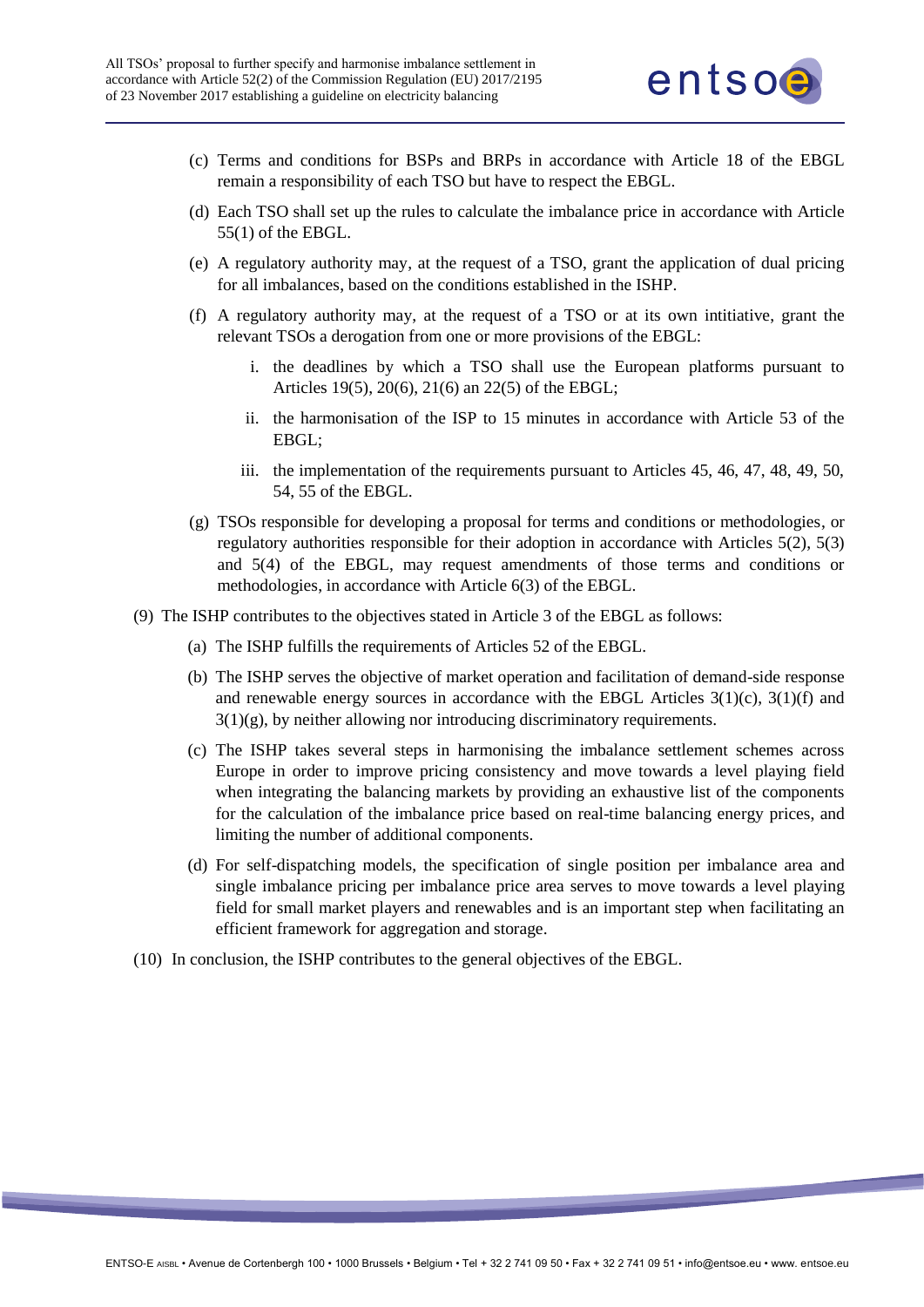

#### **Abbreviations**

<span id="page-5-0"></span>The list of abbreviations used in this ISHP is the following:

- BSP: balancing service provider
- BRP: balance responsible party
- DSO: distribution system operator
- HVDC: high-voltage direct current
- ISP: imbalance settlement period
- TSO: transmission system operator

#### **SUBMIT THE FOLLOWING ISHP TO ALL REGULATORY AUTHORITIES:**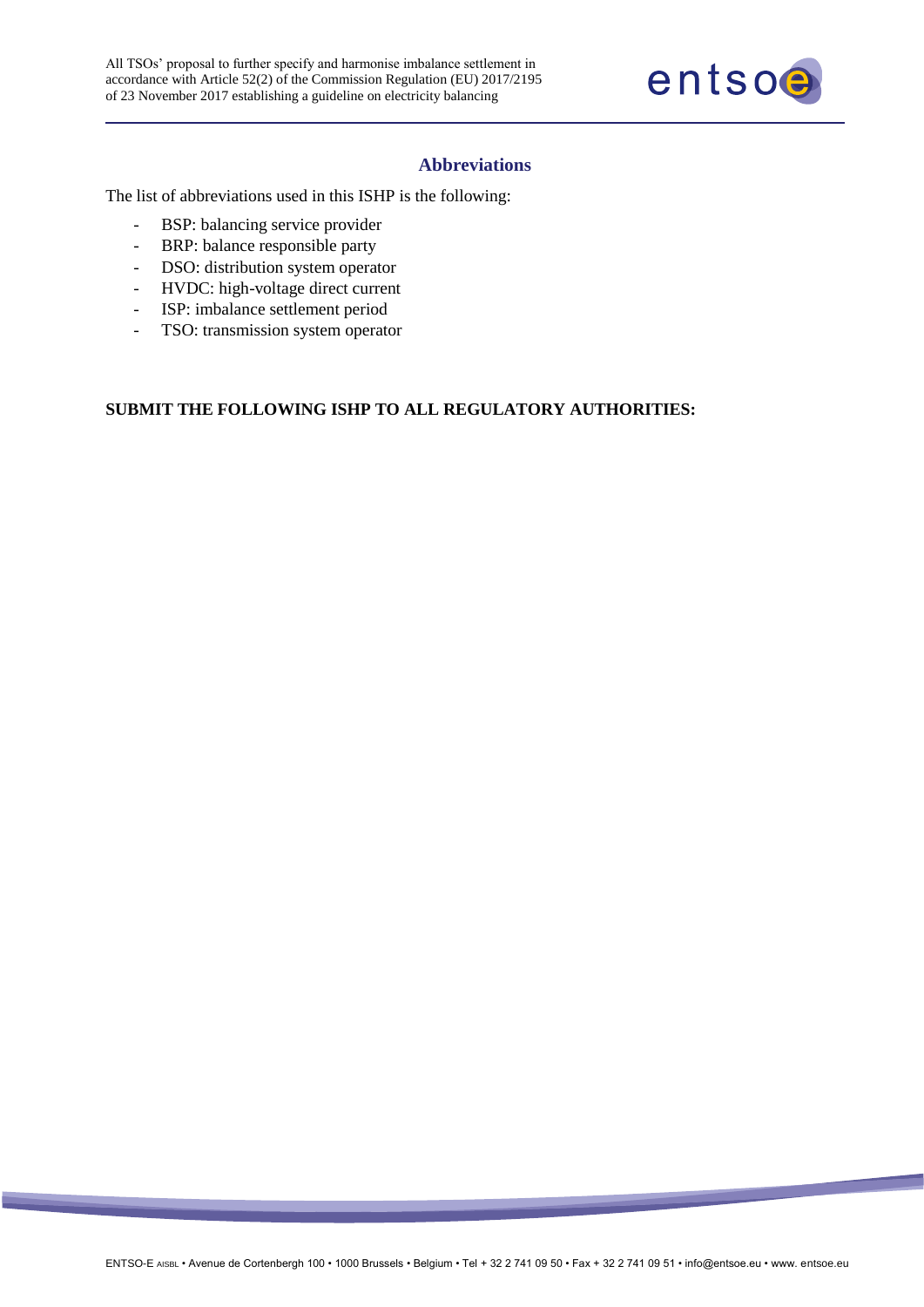

## **TITLE 1**

#### *General provisions*

#### **Article 1 Subject matter and scope**

- <span id="page-6-1"></span><span id="page-6-0"></span>(1) This ISHP is the common proposal of all TSOs in accordance with Article 52(2) of the EBGL.
- (2) The ISHP shall apply to all imbalance areas and to all imbalance settlement periods and all system states defined in Article 18 of Commission Regulation (EU) 2017/1485 of 2 August 2017 establishing a guideline on electricity transmission system operation (hereafter referred to as "**SOGL**"), except for those imbalance areas and imbalance settlement periods:
	- (a) for which market activities have been suspended, pursuant to Article 35 of the Commission Regulation (EU) 2017/2196 of 24 November 2017 establishing a network code on electricity emergency and restoration (hereafter referred to as "**NC ER**"); and
	- (b) for which the concerned TSO has received approval from the relevant regulatory authority to apply rules for imbalance settlement and settlement of balancing energy and balancing capacity that deviate from the rules it applies for normal operations, pursuant to Article 39(1) of the NC ER.

## **Article 2 Definitions and interpretation**

- <span id="page-6-2"></span>(1) For the purposes of the ISHP, terms used in this document shall have the meaning of the definitions included in Article 2 of the EBGL, of Regulation (EC) No 714/2009, Directive 2009/72/EC, Commission Regulation (EU) No 543/2013, the Commission Regulation (EU) 2015/1222 of 24 July 2015 establishing a guideline on capacity allocation and congestion management (hereafter referred to as "**CACM**"), and in Article 3 of the SOGL and the NC ER.
- (2) In addition, in the ISHP, the following terms shall have the meaning below:
	- (a) 'single imbalance pricing' means that, for a given ISP in a given imbalance price area, the price for negative imbalance and the price for positive imbalance are equal in sign and size.
	- (b) 'dual imbalance pricing' means that, for a given ISP in a given imbalance price area, the price for negative imbalance is not equal to the price for positive imbalance in sign and/or size.
	- (c) 'scheduling unit' means a unit representing a power generation module, a demand facility or a group of power generating modules or demand facilities for which a position, an imbalance adjustment, an allocated volume, an imbalance and an imbalance settlement based on imbalance price formulation are determined in a central dispatching model;
	- (d) 'aggravating imbalance' means, in case of self-dispatching models, the imbalance of a BRP in a given imbalance price area and a given ISP, that is opposite in sign to the net volume of balancing energy demand of the connecting TSO or connecting TSOs for that imbalance price area and ISP. In case the net volume of balancing energy demand of the connecting TSO or connecting TSOs for that imbalance price area and ISP equals zero (0), any imbalance of a BRP, is accounted as aggravating imbalance.

'aggravating imbalance' means, in case of central-dispatching models, the imbalance of a scheduling unit of a concerned BRP, in a given imbalance price area and a given ISP, that is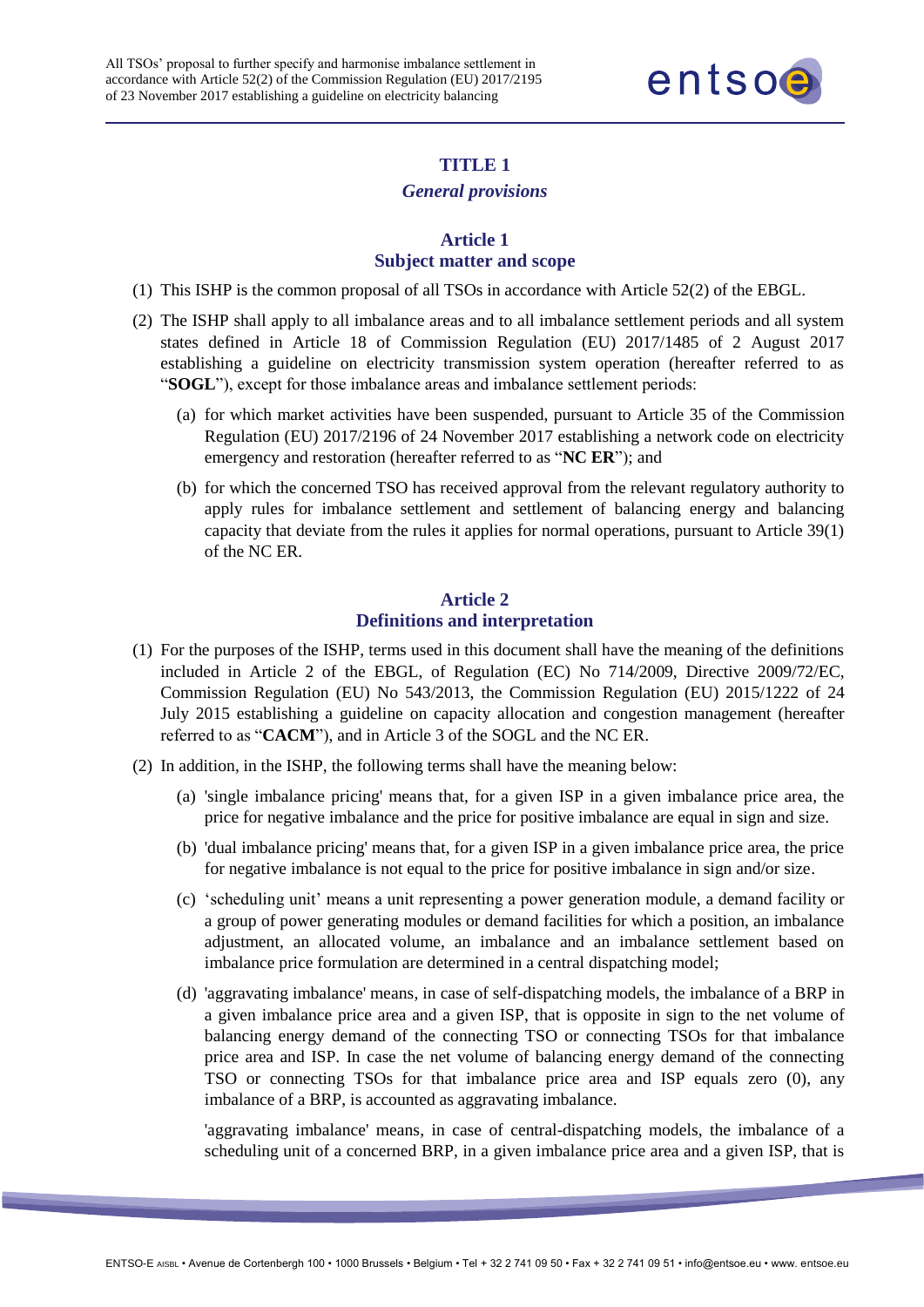

opposite in sign to the net position of the imbalance price area equal to net volume of the internal and external commercial trade schedules as well as imbalance adjustments minus total allocated volume of all scheduling units located in the concerned imbalance price area. In case the net position of the imbalance price area for a given ISP equals zero (0), the imbalance of a scheduling unit located in this imbalance price area is accounted as aggravating imbalance.

- (3) In the ISHP, unless the context requires otherwise:
	- (a) the singular indicates the plural and vice versa;
	- (b) the notation 'EUR/MWh' stands for the locally applicable currency unit per MWh;
	- (c) BRP stands for balance responsible party;
	- (d) BSP stands for balancing service provider;
	- (e) ISP stands for imbalance settlement period;
	- (f) TSO stands for Transmission System Operators or any third party entrusted with settlements in accordance with the EBGL Article 13;
	- (g) the table of contents and headings are inserted for convenience only and do not affect the interpretation of the ISHP;
	- (h) any reference to legislation, regulations, directive, order, instrument, code or any other enactment shall include any modification, extension or re-enactment of it when in force;
	- (i) any reference to an Article without an indication of the document shall mean a reference to the ISHP.

## **TITLE 2**

#### *Specification and harmonisation of imbalance settlement*

#### **Article 3**

#### **The calculation of an imbalance adjustment**

- <span id="page-7-2"></span><span id="page-7-1"></span><span id="page-7-0"></span>(1) The imbalance adjustment to the concerned BRP shall be calculated by the connecting TSO in each imbalance area for each ISP as the netted volume of:
	- (a) all balancing energy volumes determined in accordance with Article 18(5)(h) of the EBGL from all activated bids in that imbalance area for that ISP that assign this balancing energy to the concerned BRP in accordance with the Article 49 of the EBGL;
	- (b) all volumes activated by the connecting TSO for that ISP for purposes other than balancing, that are assigned to the concerned BRP.
- (2) Additional imbalance adjustments to the concerned BRP shall, where relevant, be calculated by the connecting TSO in each imbalance area for each ISP as the netted volume of, at least:
	- (a) all energy volumes involved in the system defence plan instructions issued by the connecting TSO in accordance with Article 13(3) of the NC ER;
	- (b) the energy involved in all allocated cross-zonal capacity that is curtailed by the connecting TSO on the external trade schedules of the concerned BRP for that ISP in accordance with Article 72(1) of the CACM;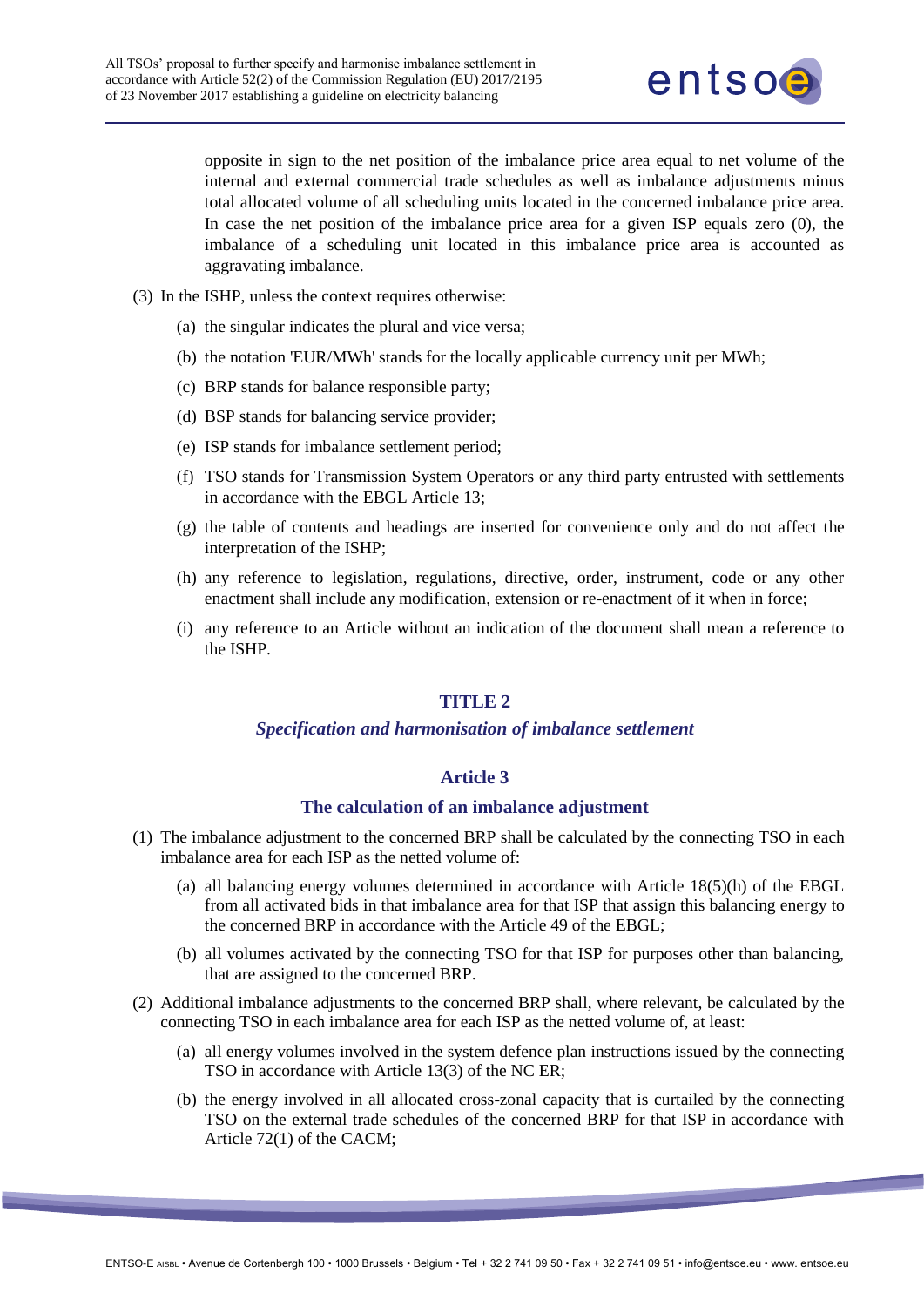

- (c) all energy volumes of further energy allocations between BRPs according to each TSO's terms and conditions for BRPs.
- (3) For each TSO applying a central dispatching model, the imbalance adjustment referred to in Articles 3(1) and 3(2) of this ISHP shall be calculated by the connecting TSO in each imbalance area for each ISP for each scheduling unit of the concerned BRP. Each BRP can have several scheduling units with a separate imbalance adjustment pursuant to Article 49(2) of the EBGL.
- (4) The applied imbalance adjustment shall be reported by the connecting TSO to the concerned BRP in case of self-dispatching model, or to each scheduling unit of concerned BRP in case of central dispatching model, without undue delay and shall be finalised not later than set by each TSO's terms and conditions for BRPs in accordance with Article 18(6)(h) of the EBGL.

## **Article 4**

## **The calculation of a position, an imbalance and an allocated volume**

- <span id="page-8-0"></span>(1) Each TSO applying a self-dispatching model shall calculate in each imbalance area for each ISP one single final position for each BRP as equal to the sum of its external and internal commercial trade schedules pursuant Article 54(3)(a) of the EBGL.
- (2) Each TSO applying a central dispatching model shall calculate, in each imbalance area for each ISP, one single final position for each scheduling unit of each BRP as equal to the sum of scheduling unit's external and internal commercial trade schedules pursuant to Article 54(3)(c) of the EBGL.
- (3) The total allocated volume to each BRP in case of self-dispatching model, or to each scheduling unit of concerned BRP in case of central dispatching model, shall be calculated by the connecting TSO, in each imbalance area for each ISP, over all injections and withdrawals for which the BRP is financially responsible in accordance with Article 17(2) of the EBGL, as the netted volume of:
	- (a) the volumes or aggregated volumes that are metered with a granularity of the ISP for the connections to a TSO grid;
	- (b) the volumes or aggregated volumes that are metered with a granularity of the ISP for the connections to a DSO grid;
	- (c) the aggregated volumes assigned to that BRP in case of the self-dispatching model or scheduling unit of concerned BRP in case of the central dispatching model per ISP over injections and withdrawals that are not metered with a granularity of the ISP;
	- (d) where applicable, according to each TSO's terms and conditions for BRPs, all corrections to Articles  $4(3)(a)$ ,  $4(3)(b)$  and  $4(3)(c)$  of this ISHP that are related to volumes assigned per ISP to third parties; and
	- (e) where applicable, according to each TSO's terms and conditions for BRPs, the aggregated volumes assigned to that BRP, in case of the self-dispatching model, or scheduling unit of concerned BRP, in case of the central dispatching model, per ISP related to all residual energies.
- (4) When required by each TSO's terms and conditions for BSPs, the volumes or aggregated volumes in accordance with Articles  $4(3)(b)$ ,  $4(3)(c)$ ,  $4(3)(d)$  and  $4(3)(e)$  of this ISHP shall be delivered to the connecting TSO by the relevant DSO in accordance with Article 15(2) of the EBGL, or by other parties.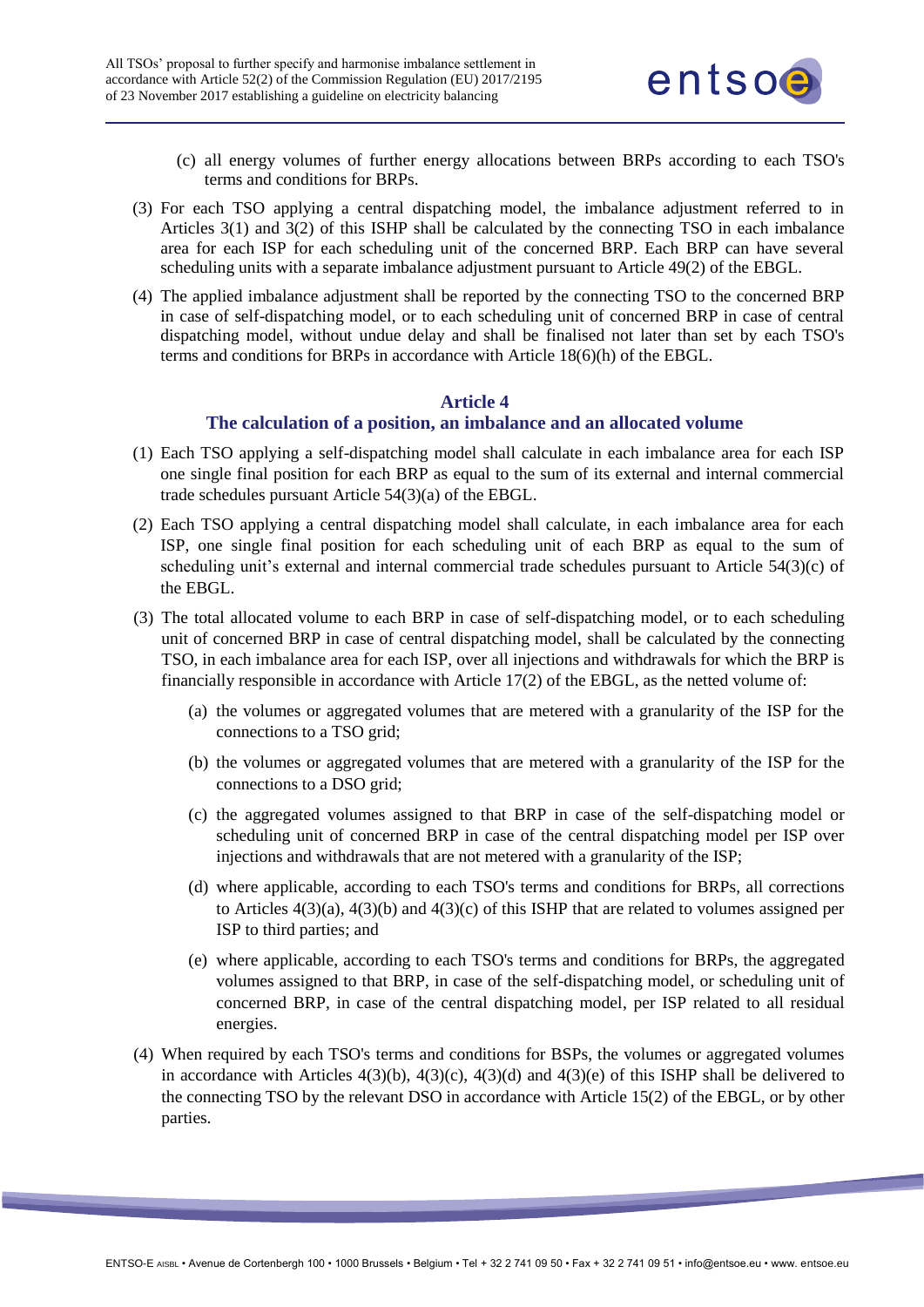

- (5) The total allocated volume to each BRP in case of self-dispatching model, or to each scheduling unit of concerned BRP in case of central dispatching model, shall be reported to the concerned BRP by the TSO without undue delay and shall be finalised not later than set by each TSO's terms and conditions for BRPs in accordance with Article 18(6)(h) of the EBGL.
- (6) The imbalance shall be calculated as equal to the energy volume representing the difference between the allocated volume and the final position, including any imbalance adjustment, in accordance with the definition of imbalance pursuant Article (2)(8) of EBGL.
	- (a) each TSO applying a self-dispatching model shall calculate, in each imbalance area for each ISP, the imbalance of each BRP as the energy volume representing the difference between the allocated volume attributed to that BRP and the final position of that BRP, including any imbalance adjustment applied to that BRP, within a given ISP;
	- (b) each TSO applying a central-dispatching model shall calculate, in each imbalance area for each ISP, the imbalance of each scheduling unit of each BRP as the energy volume representing the difference between the allocated volume attributed to that scheduling unit and the final position of that scheduling unit, including any imbalance adjustment applied to that scheduling unit, within a given ISP.
- (7) The calculated imbalance to each BRP in case of self-dispatching model, or to each scheduling unit of concerned BRP in case of central dispatching model, over each ISP for each imbalance area, shall be reported by the TSO to the concerned BRP without undue delay and shall be finalised not later than set by each TSO's terms and conditions for BRPs in accordance with Article 18(6)(h) of the EBGL, taking into account the rules for claiming the recalculation of the imbalance by a BRP in accordance with Article 54(4)(e) of the EBGL.

#### **Article 5**

## **Components used for the calculation of the imbalance price**

- <span id="page-9-0"></span>(1) Imbalance prices may only be calculated using the components mentioned in Articles 5(2), 5(3) and 5(5) of this ISHP.
- (2) Each TSO shall use one or more of the following prices as main components for calculating the imbalance price for a given imbalance price area:
	- (a) the price or prices, per direction and product, for the volume fulfilling the balancing energy demand for frequency restoration process of this imbalance price area for this ISP, from standard or specific products, or from the integrated scheduling process;
	- (b) the price or prices, per direction and product, for the volume fulfilling the balancing energy demand for reserve replacement process of this imbalance price area for this ISP, from standard or specific products, or from the integrated scheduling process;
	- (c) the value of avoided activation of balancing energy calculated in accordance with Article 6 of the ISHP;
- (3) Each TSO may only use the following volumes, if relevant, for calculating imbalance prices and/or for establishing the direction of imbalances in a given imbalance price area:
	- (a) the volume or volumes, per direction and product, fulfilling the balancing energy demand for frequency restoration process of this imbalance price area for this ISP, from standard or specific products, or from the integrated scheduling process;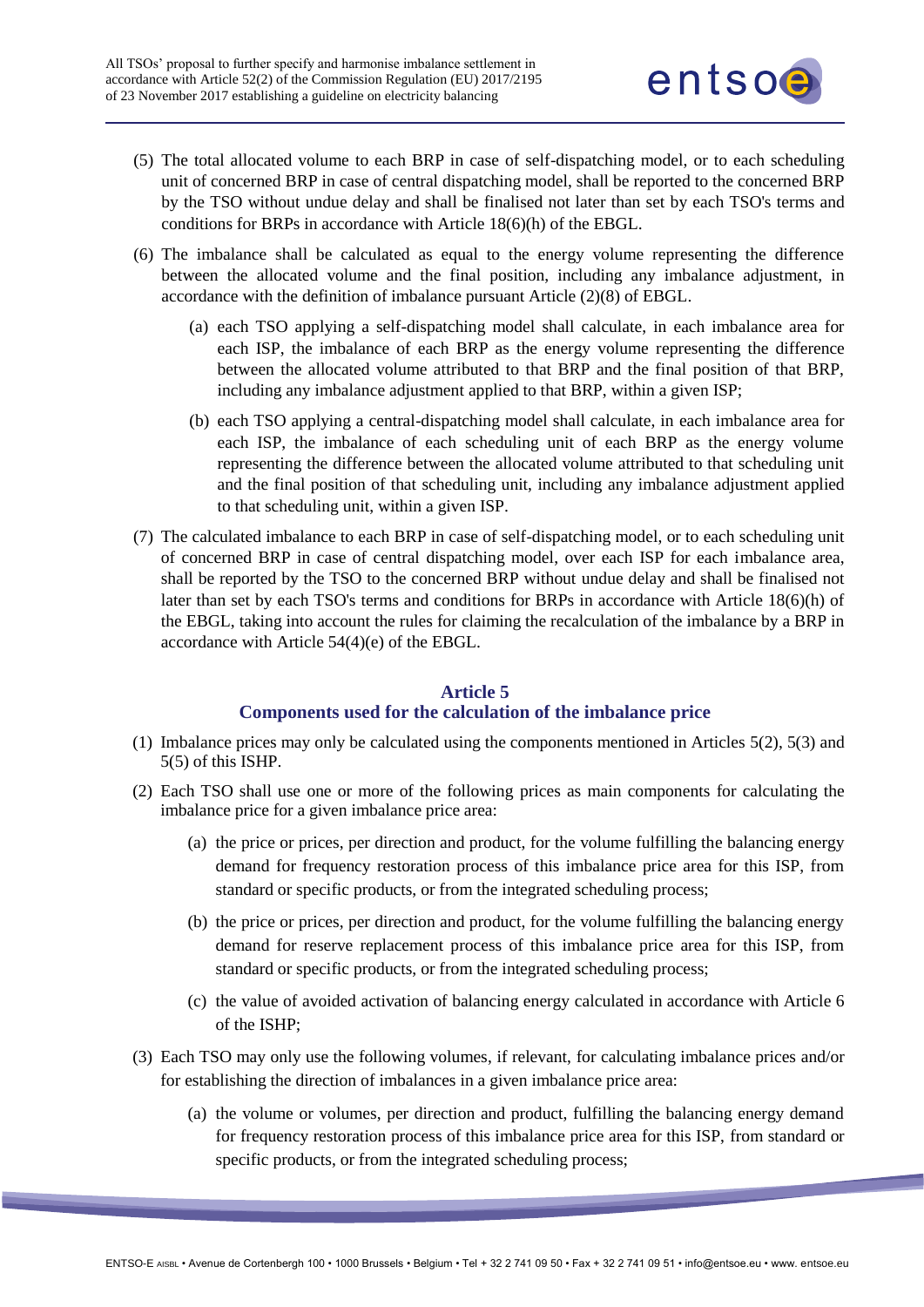

- (b) the volume or volumes, per direction and product, fulfilling the balancing energy demand for replacement process requested of this imbalance price area for this ISP, from standard or specific products, or from the integrated scheduling process;
- (c) the volume or volumes, per direction, fulfilling the balancing energy demand by the imbalance netting process of this imbalance price area for this ISP;
- (d) the volume or volumes, per direction, of unintended exchanges of energy.
- (4) If the final values for the volumes in accordance with Article 5(3) of this ISHP are not known at the moment of the calculation of the imbalance price, the best available estimations shall be used.
- (5) The connecting TSO or connecting TSOs of an imbalance price area may propose in the relevant the terms and conditions for BRPs the conditions and a methodology to apply one or more of the following additional components:
	- (a) a scarcity component to be used in nationally defined scarcity situations;
	- (b) an incentivising component to be used to fulfill nationally defined boundary conditions;
	- (c) a component with regard to the financial neutrality of the connecting TSO pursuant Article 44(2) of the EBGL.
- (6) Where the relevant NRAs have approved in the terms and conditions for BRPs the conditions and the methodology to apply one or more additional components in accordance with Article 5(5) of this ISHP. For the ISPs where additional components were applied, the value of the additional components shall be published by the TSO.
- (7) In case a TSO is using the additional components according to Article 5(5) of this ISHP, they shall be added to or substracted from the imbalance price.
- (8) An imbalance price area, as delineated in each TSO's terms and conditions for BRPs, shall be equal to one or more imbalance areas as delineated by a single TSO, or a combination of imbalance areas delineated by different TSO within a bidding zone.
- (9) In addition to the provisions in Article 55(3) of the EBGL, all TSOs in a given imbalance price area shall jointly determine the imbalance price for:
	- (a) each ISP;
	- (b) this imbalance price area;
	- (c) each imbalance direction.

#### **Article 6**

## <span id="page-10-0"></span>**Definition of the value of avoided activation of balancing energy from frequency restoration reserves or replacement reserves**

- (1) The value of avoided activation is the reference price to be taken into account by the TSO or TSOs in a given imbalance price area in:
	- (a) setting the boundary conditions to the imbalance price in accordance with the Articles 55(4) and 55(5) of the EBGL; and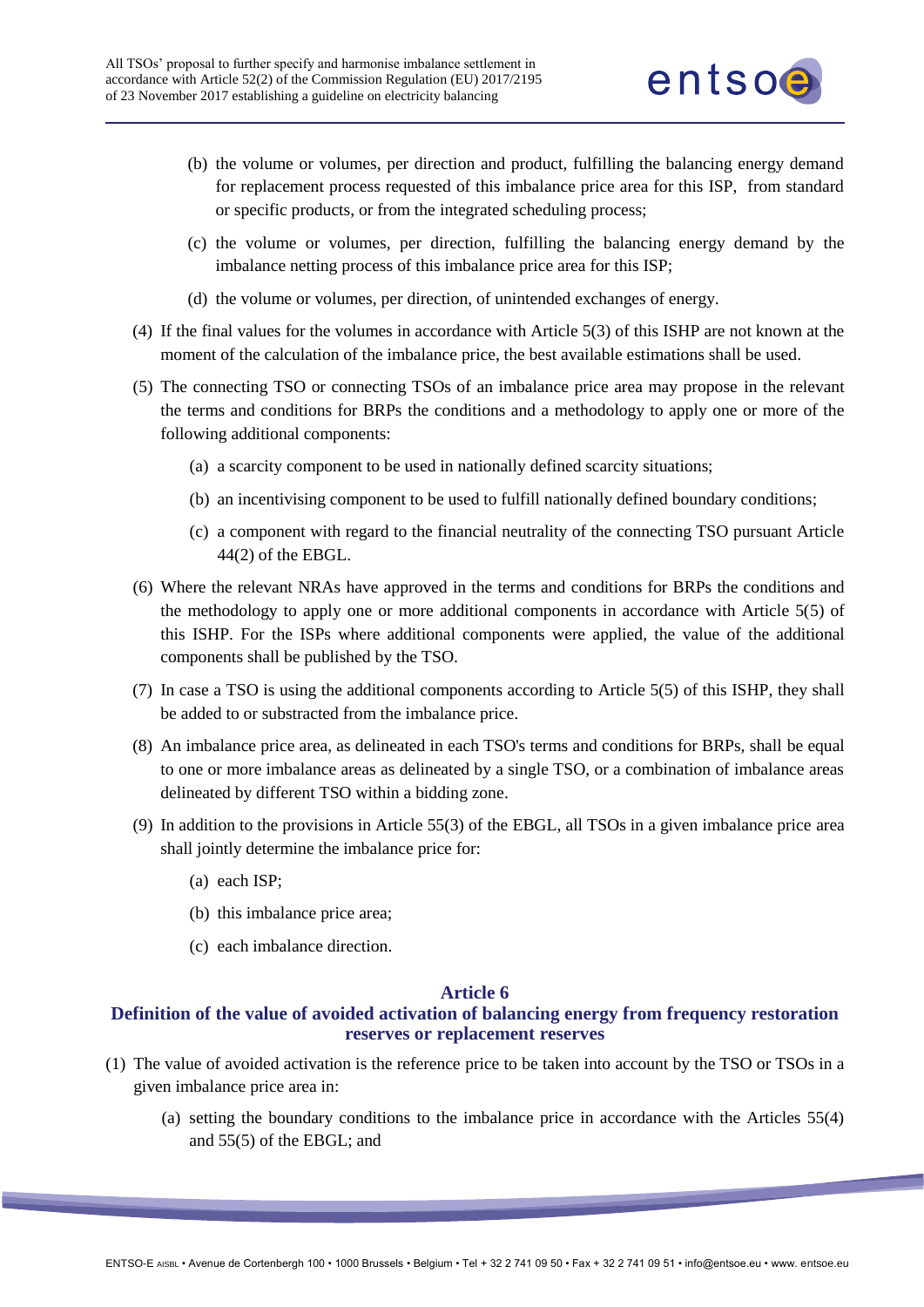

- (b) where relevant, in setting the boundary conditions to the imbalance price for non-aggravating imbalance in accordance with Article 8(2)(b)(i) of this ISHP.
- (2) Each TSO shall calculate the value of avoided activation from frequency restoration reserves or replacement reserves for at least each ISP during which there has been no activation of balancing energy in either direction for the imbalance price area, in accordance with Articles 55(4)(b) and 55(5)(b) of the EBGL.
- (3) If the TSO applies dual imbalance pricing in accordance with Article 52(2)(d) of the EBGL, the TSO may calculate two values of avoided activation, one value for each direction, for each imbalance period during which there has been no activation of balancing energy in either direction in the imbalance price area. These two values may be equal.
- (4) For calculating the value or values of avoided activation in accordance with Articles 6(2) or 6(3) of this ISHP, each TSO may only, if relevant, use the following prices:
	- (a) the bid price or bid prices, per direction, for balancing energy for frequency restoration process available to this TSO for this ISP from BSPs connected to this TSO, or from the integrated scheduling process;
	- (b) the bid price or bid prices, per direction, for balancing energy for replacement reserve process available to this TSO for this ISP from BSPs connected to this TSO, or from the integrated scheduling process.

#### **Article 7 The use of single imbalance pricing**

<span id="page-11-0"></span>Each TSO shall implement the use of single imbalance pricing in accordance with Article 55 of the EBGL for all imbalances, except for the specific or all ISPs where a NRA approves the application of dual imbalance pricing in accordance with Article 8 of this ISHP.

## **Article 8**

## **Definition of conditions and methodology for applying dual imbalance pricing**

- <span id="page-11-1"></span>(1) Each TSO may propose to its relevant regulatory authority the application of dual imbalance pricing in an imbalance price area based on one of the following conditions, where relevant:
	- (a) For specific ISPs in which the TSO subsequently requests activation of both positive and negative balancing energy from frequency restoration reserves and under circumstances where dual imbalance pricing is motivated as a mitigation measure for power oscillations.
	- (b) For specific ISPs in which problems in system operations are foreseen as system imbalance does not indicate a clear incentive in individual ISPs. The application of dual imbalance pricing shall be restricted to specific ISPs and imbalance price areas where the net sum of all imbalances in an imbalance area and where applicable, HVDC that are not attributable to any BRP does not indicate a clear direction for that given ISP and therefore does not justify to set an incentive for BRPs to act in one certain direction. The threshold for what is considered a clear indication of the direction shall be proposed by the TSO and approved by the relevant regulatory authority in each TSO's terms and conditions for BRPs.
	- (c) For all ISPs, if the costs of balancing energy used to balance the system and other costs related to balancing with the exception of balancing capacity costs are to be covered by the BRPs.